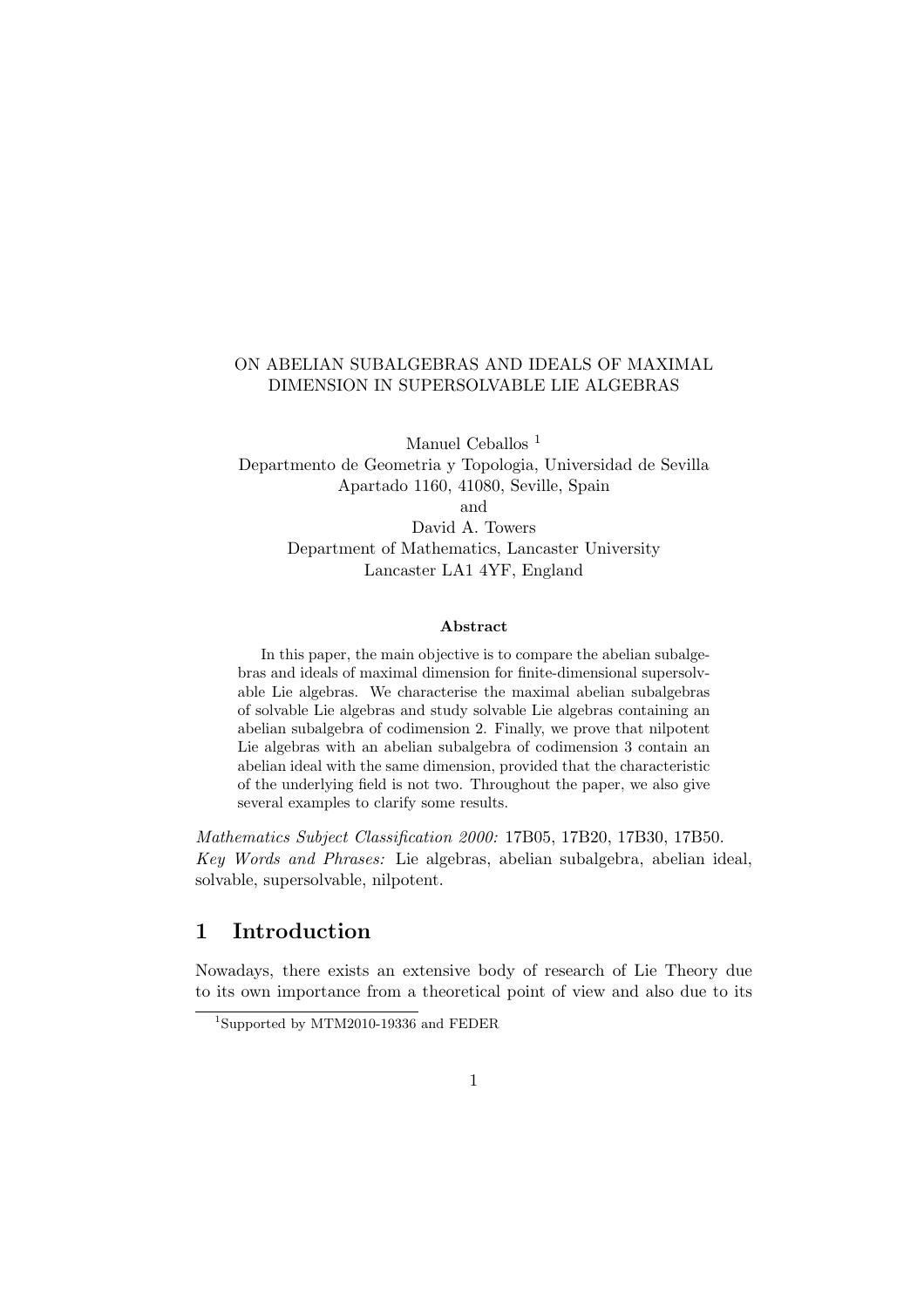applications to other fields like Engineering, Physics and Applied Mathematics. However, some aspects of Lie algebras remain unknown. Indeed, the classification of nilpotent and solvable Lie algebras is still an open problem, although the classification of certain other types of Lie algebras (like semi-simple and simple ones) were already obtained in 1890, at least over the complex field. In order to make progress on these and other problems, the need for studying different properties of Lie algebras arises. For example, conditions on the lattice of subalgebras of a Lie algebra often lead to information about the Lie algebra itself. Studying abelian subalgebras and ideals of a finite-dimensional Lie algebra constitutes the main goal of this paper.

Throughout L will denote a finite-dimensional Lie algebra over a field F. The assumptions on  $F$  will be specified in each result. Algebra direct sums will be denoted by  $\oplus$ , whereas vector space direct sums will be denoted by  $\ddot{+}$ . We consider the following invariants of L:

- $\alpha(L) = \max\{\dim(A) | A$  is an abelian subalgebra of  $L\},\$ 
	- $\beta(L) = \max\{\dim(B) | B \text{ is an abelian ideal of } L\}.$

Both invariants are important for many reasons. For example, they are very useful for the study of Lie algebra contractions and degenerations. There is a large literature, in particular for low-dimensional Lie algebras, see [9, 6, 13, 15, 8], and the references given therein.

The first author dealing with the invariant  $\alpha(\mathfrak{g})$  was Schur [14], who studied in 1905 the abelian subalgebras of maximal dimension contained in the Lie algebra of  $n \times n$  square matrices. Schur proved that the maximum number of linearly independent commuting  $n \times n$  matrices over a algebraically closed field is  $\left\lceil \frac{n^2}{4} \right\rceil$  $\left[\frac{h^2}{4}\right] + 1$ , which is the maximal dimension of abelian ideals of Borel subalgebras in the general linear Lie algebra  $\mathfrak{gl}(n)$  (where  $[x]$  denotes the integer part of a real number  $x$ ). Let us note that this result was obtained only over an algebraically closed field such as the complex number field. Almost forty years later, in 1944, Jacobson [10] gave a simpler proof of Schur's results, extending them from algebraically closed fields to arbitrary fields. This fact allowed several authors to gain insight into the abelian subalgebras of maximal dimension of many different types of Lie algebras.

More specifically, for semisimple Lie algebras  $\mathfrak s$  the invariant  $\alpha(\mathfrak s)$  has been completely determined by Malcev [12]. Since there are no abelian ideals in  $\mathfrak{s}$ , we have  $\beta(\mathfrak{s}) = 0$ . The value of  $\alpha$  for simple Lie algebras is reproduced in table 1. In this paper, we will study several properties of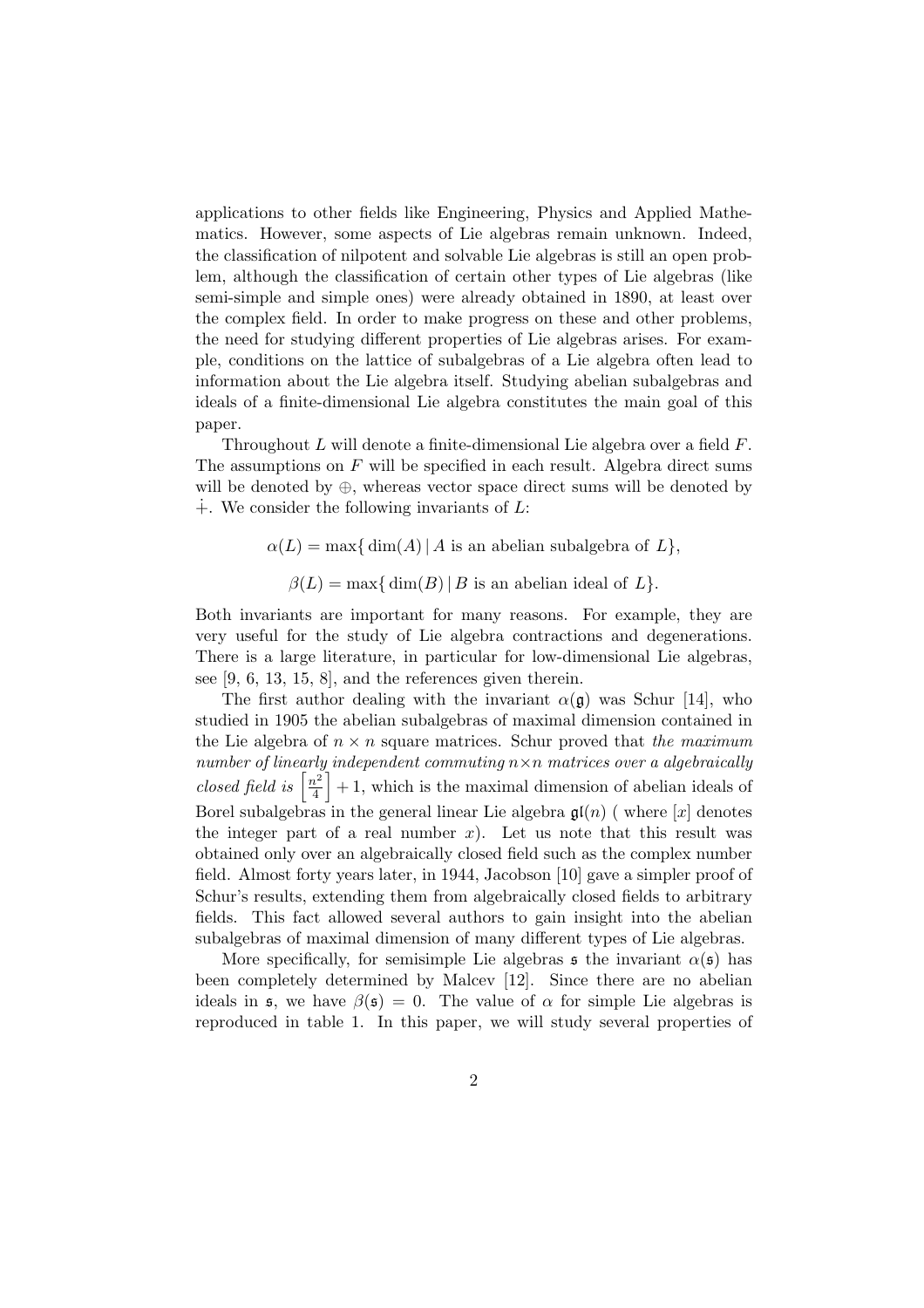these invariants and compare them for supersolvable, solvable and nilpotent Lie algebras.

| $\mathfrak s$   | $\dim(\mathfrak{s})$ | $\alpha(\mathfrak{s})$    |
|-----------------|----------------------|---------------------------|
| $A_n, n \geq 1$ | $n(n+2)$             | $\frac{(n+1)}{2}$         |
| $B_3$           | 21                   | 5                         |
| $B_n, n \geq 4$ | $n(2n+1)$            | $\frac{n(n-1)}{2}+1$      |
| $C_n, n \geq 2$ | $n(2n + 1)$          | $\overline{n}(n+1)$<br>2. |
| $D_n, n \geq 4$ | $n(2n-1)$            | $\overline{n(n-1)}$<br>2  |
| $G_2$           | 14                   | 3                         |
| $F_4$           | 52                   | 9                         |
| $E_6$           | 78                   | 16                        |
| $E_7$           | 133                  | 27                        |
| $E_8\,$         | 248                  | 36                        |

Table 1: The invariant  $\alpha$  for simple Lie algebras

We shall call L supersolvable if there is a chain  $0 = L_0 \subset L_1 \subset \ldots \subset$  $L_{n-1} \subset L_n = L$ , where  $L_i$  is an *i*-dimensional ideal of L. The ideals  $L^{(k)}$  of the *derived series* are defined by  $L^{(0)} = L, L^{(k+1)} = [L^{(k)}, L^{(k)}]$  for  $k \ge 0$ ; we also write  $L^2$  for  $L^{(1)}$  and  $L^3$  for  $[L^2, L]$ . It is well known that every supersolvable Lie algebra is also solvable. Moreover, these classes coincide over an algebraically closed field of characteristic zero (Lie's theorem). There are, however, examples of solvable Lie algebras over algebraically closed field of non-zero characteristic which are not supersovable (see for instance [11, page 53] or [3]). The Frattini ideal of L,  $\phi(L)$ , is the largest ideal of L contained in all maximal subalgebras of L. We will denote the centre of L by  $Z(L) = \{x \in L : [x, y] = 0, \forall y \in L\}$  and the *centralizer* of a subalgebra A of L by  $C_L(A) = \{x \in L : [x, A] = 0\}$ . Given a subalgebra A of L, the core of A, denoted by  $A_L$ , is the largest ideal of L contained in A. The abelian socle of  $L$ , Asoc $L$ , is the sum of the minimal abelian ideals of  $L$ .

The structure of this paper is as follows. In section 2 we give some bounds for the invariants  $\alpha$  and  $\beta$ . In section 3, we consider the classes of supersolvable, solvable and nilpotent Lie algebras L with  $\alpha(L) = n - 1$ or  $n-2$ . In particular, we characterise n-dimensional solvable Lie algebras L for which  $\alpha(L) = n - 2$  and prove that every supersolvable Lie algebra, L, of dimension n with  $\alpha(L) = n - 2$  also satisfies  $\beta(L) = n - 2$ . In the final section we show the  $\alpha$  and  $\beta$  invariants also coincide for nilpotent Lie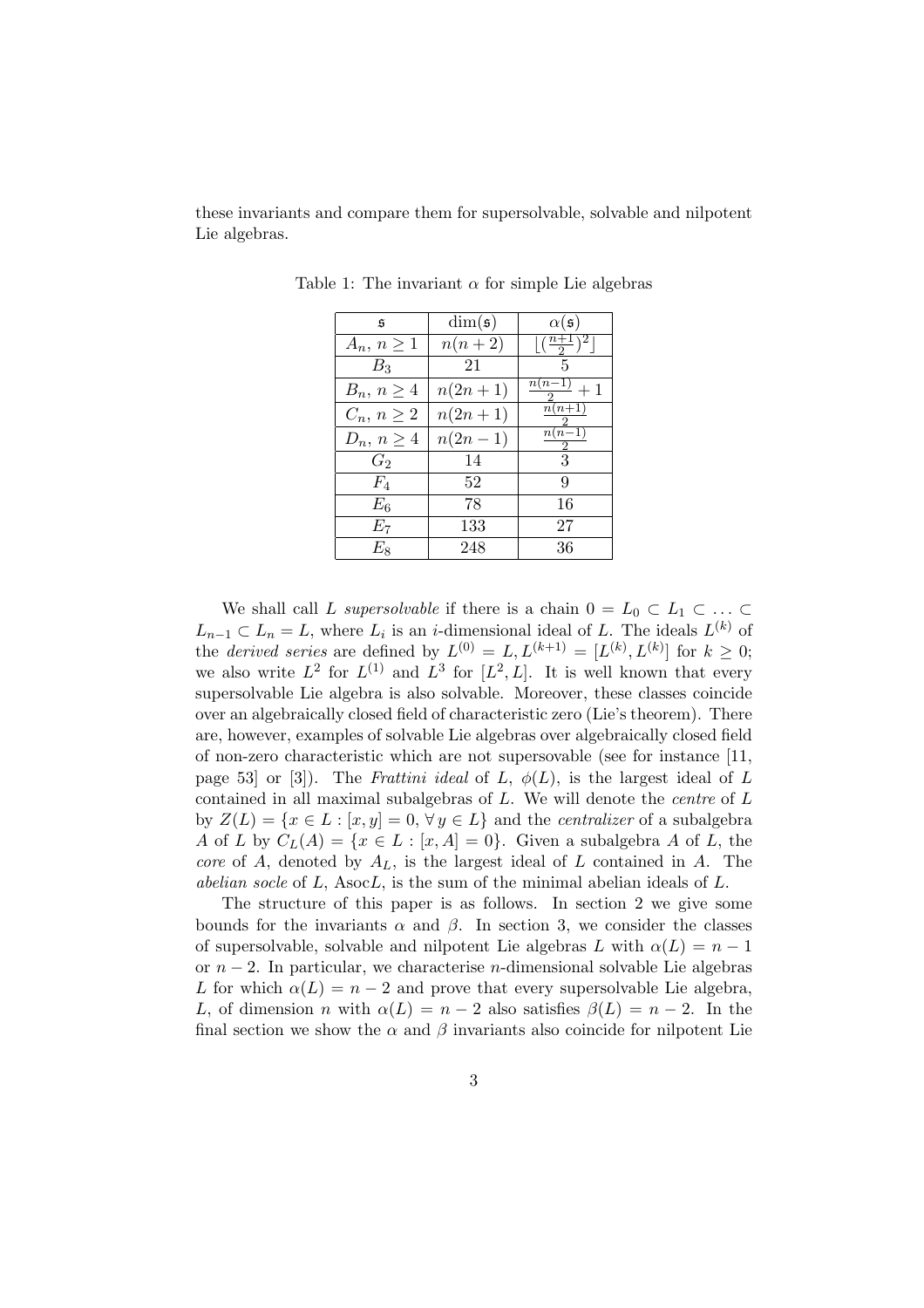algebras L with  $\alpha(L) = n - 3$ , provided that F has characteristic different from two. We also give an example to show that the restriction on  $F$  is necessary.

## 2 Some bounds on  $\alpha(L)$  and  $\beta(L)$

First we have a bound on  $\beta(L)$  for certain metabelian Lie algebras.

Proposition 2.1 Let L be a metabelian Lie algebra of dimension n, and suppose that  $\dim L^2 = k$ . Then  $\dim(L/C_L(L^2)) \leq [k^2/4] + 1$ . If, further, L splits over  $L^2$  then  $\beta(L) \geq n - \lfloor k^2/4 \rfloor - 1$ .

**Proof.** Let ad :  $L \to \text{Der } L^2$  be defined by ad  $x(y) = [y, x]$  for all  $y \in L^2$ . Then ad is a homomorphism with kernel  $C_L(L^2)$ . It follows that  $L/C_L(L^2) \cong$ D where D is an abelian subalgebra of Der  $L^2 \cong gl(n, F)$ . It follows from Schur's Theorem on commuting matrices (see [10]) that  $\dim(L/C_L(L^2) \leq$  $[k^2/4]+1.$ 

Now suppose that  $L = L^2 \oplus B$  where B is an abelian subalgebra of L. Then  $C_L(L^2) = L^2 \oplus B \cap C_L(L^2)$  which is an abelian ideal of  $L$ .  $\Box$ 

Next we note that if  $L$  has an abelian nilradical and the underlying field is perfect then  $\alpha(L)$  and  $\beta(L)$  are easily identified. If  $\overline{F}$  is the algebraic closure of F we put  $\bar{S} = S \otimes_F \bar{F}$  for every subalgebra S of L.

Lemma 2.2  $\alpha(\bar{L}) > \alpha(L)$ ,  $\beta(\bar{L}) > \beta(L)$ .

**Lemma 2.3** Let  $L$  be any solvable Lie algebra with nilradical  $N$ . Then  $C_L(N) \subseteq N$ 

**Proof.** Suppose that  $C_L(N) \nsubseteq N$ . Then there is a non-trivial abelian ideal  $A/(N \cap C_L(N))$  of  $L/(N \cap C_L(N))$  inside  $C_L(N)/(N \cap C_L(N))$ . But now  $A^3 \subseteq$  $[A, N] = 0$ , so A is a nilpotent ideal of L. It follows that  $A \subseteq N \cap C_L(N)$ , a contradiction.  $\Box$ 

**Theorem 2.4** If  $F$  is a perfect field and  $L$  is a solvable Lie algebra with abelian nilradical N then  $\alpha(L) = \beta(L) = \dim N$ .

**Proof.** It is clear that  $N$  is the unique maximal abelian ideal of  $L$ . Let A be an abelian subalgebra of L of maximal dimension. If  $N \subseteq A$ , then  $A \subseteq C_L(N) = N$ , by Lemma 2.3, so  $N = A$  and the result is clear, so suppose that  $N \not\subseteq A$  and put  $U = N + A$ .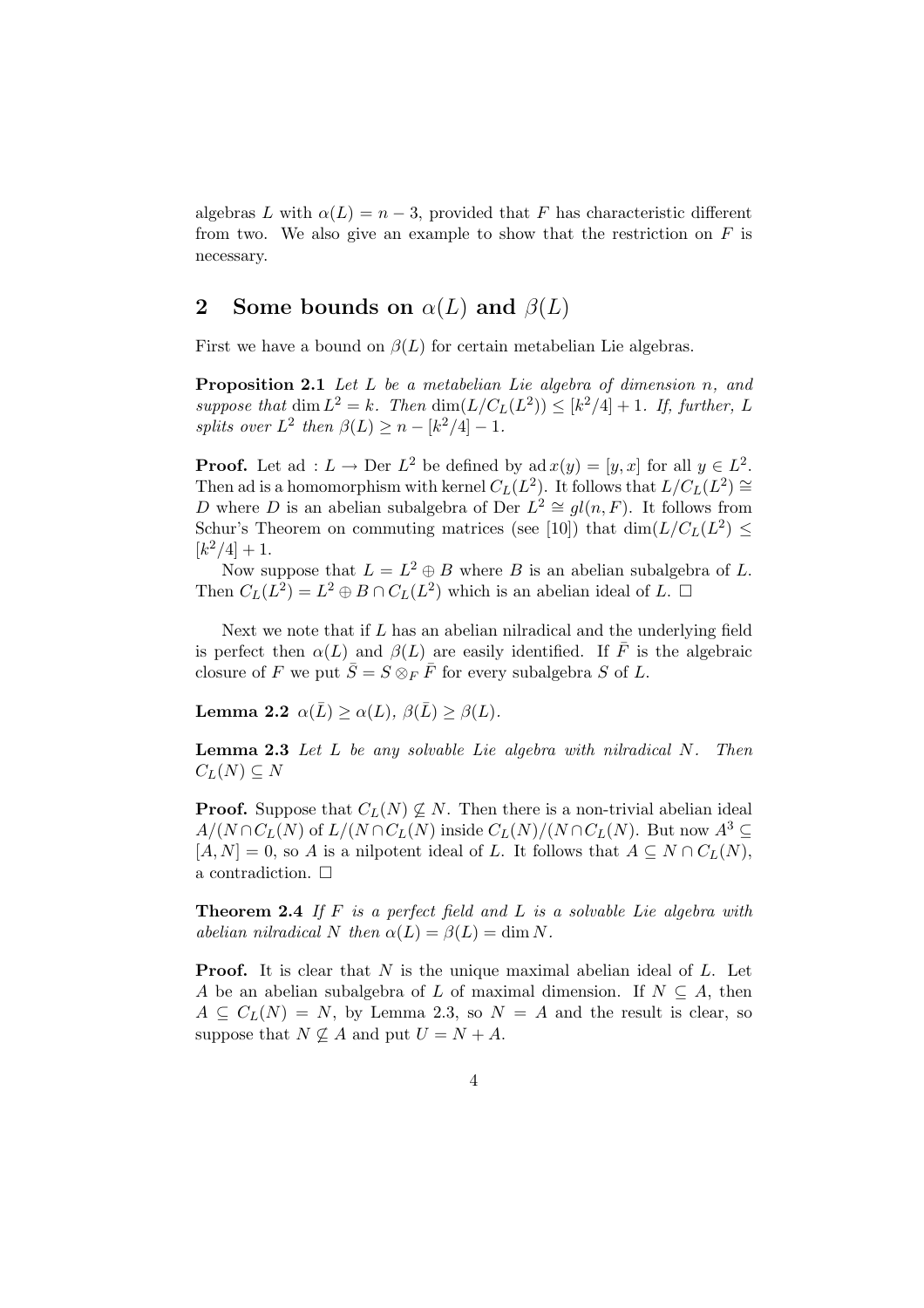Consider first the case where F is algebraically closed and  $\phi(L) = 0$ . Then  $N = \text{Asoc}L = Fn_1 + \dots Fn_r$ , where  $Fn_i$  is a minimal ideal of L for  $1 \leq i \leq r$ , by [17, Theorem 7.4]. If  $n_i \in A$ , then  $C_U(n_i) = U$ ; if  $n_i \notin A$  then  $\dim C_U(n_i) \geq \dim U - 1$ , since  $U/C_U(n_i) \cong D$ , where D is a subalgebra of Der  $Fn_i$ . But

$$
N = C_L(N) = C_U(N) = \bigcap_{i=1}^{r} C_U(Fn_i),
$$

so

$$
\dim N \ge \dim U - (r - \dim(N \cap A)) = \dim A,
$$

and the result holds in this case.

So suppose now that  $\phi(L)$  is not necessarily trivial. Then  $N/\phi(L)$  is the nilradical of  $L/\phi(L)$ , by [17, Theorem 6.1], and so  $L/\phi(L)$  has abelian nilradical. Also  $(A + \phi(L))/\phi(L)$  is an abelian subalgebra of  $L/\phi(L)$ . It follows from the above that

$$
\dim\left(\frac{A+\phi(L)}{\phi(L)}\right)\leq\dim\left(\frac{N}{\phi(L)}\right),\;\;\text{whence}\;\dim A\leq\dim N.
$$

Finally consider the case where  $F$  is not necessarily algebraically closed. Since F is perfect,  $N(L) = N(\overline{L})$ , by [4, page 42]. Hence

$$
\beta(L) \le \alpha(L) \le \alpha(\bar{L}) = \beta(\bar{L}) = \dim N(\bar{L}) = \dim \overline{N(L)} = \dim N(L) = \beta(L)
$$

by Lemma 2.2 and the above.  $\square$ 

We obtain bounds for supersolvable Lie algebras by following a development similar to [16, Lemma 2].

**Lemma 2.5** Let  $L$  be a supersolvable Lie algebra and let  $A$  be a maximal abelian ideal of L. Then  $C<sub>L</sub>(A) = A$ .

**Proof.** We have that  $C_L(A)$  is an ideal of L. Suppose that  $C_L(A) \neq A$ . Let  $B/A$  be a minimal ideal of  $L/A$  with  $B \subset C<sub>L</sub>(A)$ . Then, for some  $b \in B$ ,  $B = A + Fb$ , which is an abelian ideal of L, contradicting the maximality of A. The result follows.  $\square$ 

Proposition 2.6 Let L be a supersolvable Lie algebra, A any maximal abelian ideal of L. Suppose dim  $A \leq k$ . Then  $L/A$  is isomorphic to a Lie algebra of  $k \times k$  lower triangular matrices.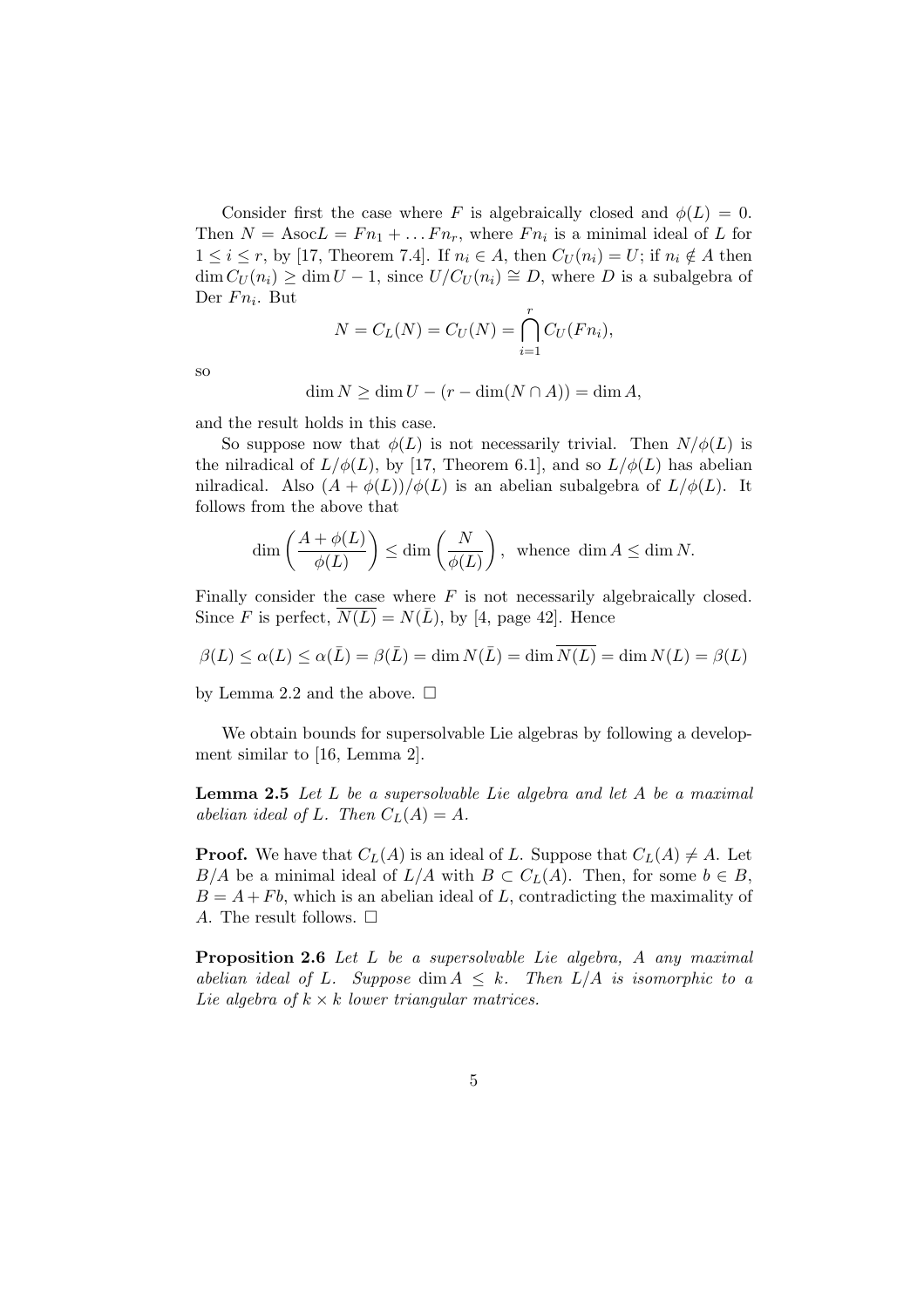**Proof.** Let ad :  $L \rightarrow$  Der A be defined by ad  $x(y) = [y, x]$ . Then ad is a homomorphism with kernel  $C<sub>L</sub>(A) = A$ , by Lemma 2.5. Since L is supersolvable there is a flag of ideals  $0 = A_0 \subset A_1 \subset \ldots \subset A_k = A$  of L. Choose a basis  $e_1, \ldots, e_k$  for A with  $e_i \in A_i$ . With respect to this basis the action of L on A is represented by  $k \times k$  lower triangular matrices, since  $[A_i, L] \subseteq A_i$  for each  $0 \leq i \leq k$ .  $\Box$ 

Corollary 2.7 Let L be a supersolvable Lie algebra with a maximal abelian ideal A of dimension at most k. Then  $\dim L \leq \frac{k(k+3)}{2}$  $\frac{a+3j}{2}$  and L has derived length at most  $k + 1$ .

**Proof.** The Lie algebra of  $k \times k$  lower triangular matrices has dimension  $k(k+1)$  $\frac{(n+1)}{2}$  and derived length  $k$ .  $\square$ 

Corollary 2.8 Let L be a supersolvable Lie algebra of dimension n. Then

$$
\beta(L) \ge \left[\frac{\sqrt{8n+9}-3}{2}\right].
$$

Corollary 2.9 Let L be a non-abelian solvable Lie algebra of dimension n over an algebraically closed field of characteristic zero. Then

$$
\left[\frac{\sqrt{8n+9}-3}{2}\right] \leq \alpha(L) \leq n-1.
$$

**Proof.** Simply use Corollary 2.8 and [7, Proposition 2.5].  $\Box$ 

# 3 Supersolvable Lie algebras with  $\alpha(L) = n - 1$  or  $n-2$

Proposition 3.1 Let L be a supersolvable Lie algebra and let A be an abelian subalgebra of L. Suppose that  $K = A + Fe_1$  is a subalgebra of L, and that there is an  $x \in L$  such that  $[x, K] \subseteq K$ , but  $[x, A] \nsubseteq A$ . Then  $K^2$  is one dimensional and  $Z(K)$  has codimension at most one in A.

**Proof.** Let  $e_2, \ldots, e_k$  be a basis for A such that  $e_1 = [x, e_2]$ , say. Let  $[x, e_j] = \sum_{i=1}^{k} \alpha_{ji} e_i$  for  $1 \leq j \leq k$ . Then  $[e_2, [x, e_j]] = \alpha_{j1}[e_2, e_1]$ , so, for  $2 \leq j \leq k$ ,

$$
0 = [x, [e_2, e_j]] = -[e_2, [e_j, x]] - [e_j, [x, e_2]] = \alpha_{j1}[e_2, e_1] - [e_j, e_1].
$$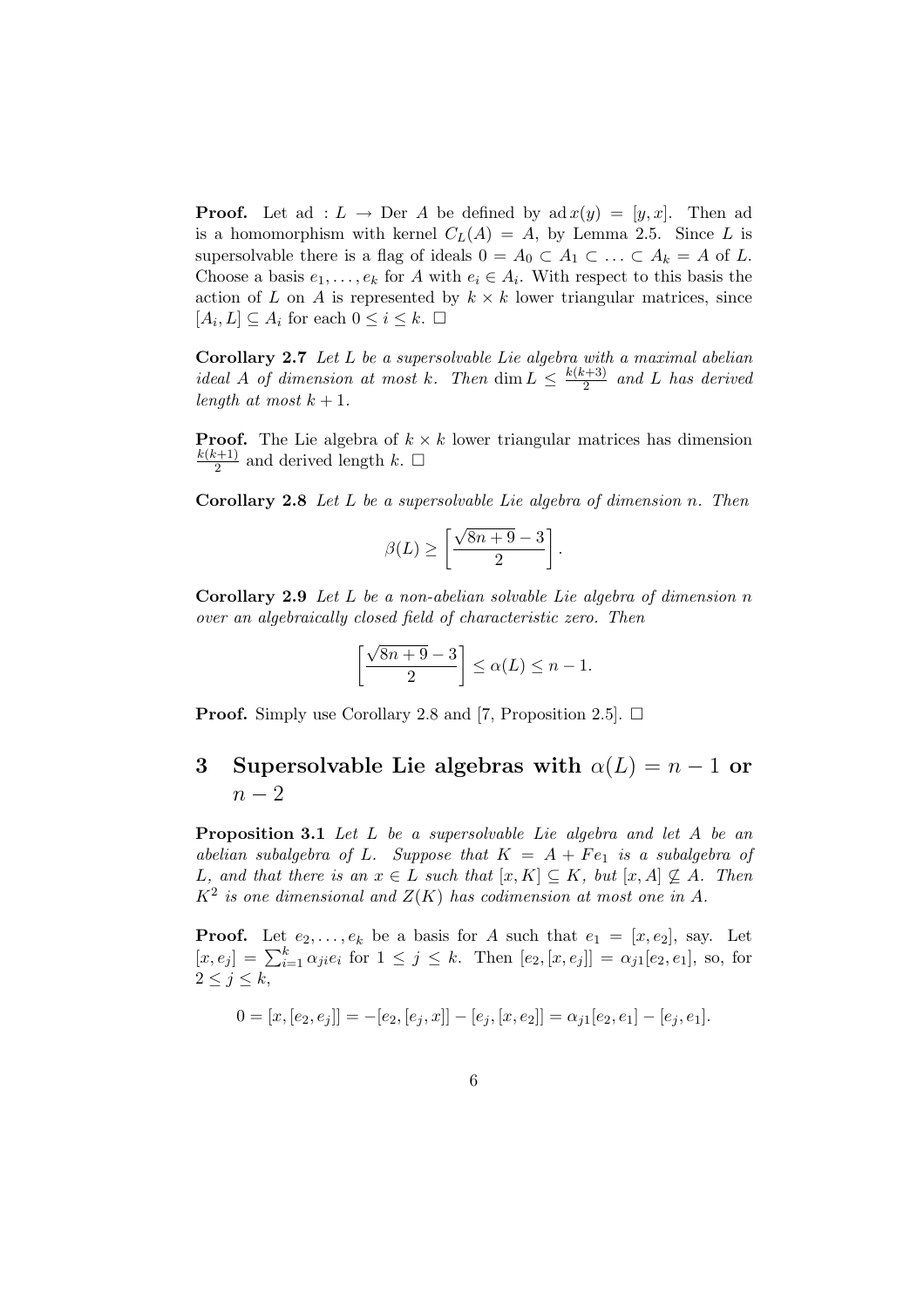Hence  $[e_1, e_j] = \alpha_{i1}[e_1, e_2]$ . It follows that  $K^2 = F[e_1, e_2]$ . Put  $v_j = \alpha_{i1}e_2$  $e_j$  for  $3 \leq j \leq k$ . Then  $v_3, \ldots, v_k \in Z(K) \cap A$ .  $\Box$ 

The above result deals with the case where an abelian subalgebra of maximal dimension has codimension one in an ideal of L.

**Corollary 3.2** Let  $L$  be a supersolvable Lie algebra and let  $A$  be an abelian subalgebra of maximal dimension in L. If  $A \subset K$  where K is an ideal of L and A has codimension 1 in K, then  $\alpha(L) = \beta(L)$ .

**Proof.** If A is an ideal of L then the result is clear, so suppose that it is not an ideal of L. With the same notation as Proposition 3.1 the hypotheses of that result are satisfied. Then  $v_3, \ldots, v_k \in Z(K)$ ; in fact, the maximality of A gives  $Z(K) = F v_3 + \cdots + F v_k$ . Let  $B/(F v_3 + \cdots + F v_k)$  be a chief factor of L with  $B \subset K$ . Then B is an abelian ideal of L with the same dimension as A. The result follows.  $\Box$ 

Next we consider the situation where  $L$  has a maximal subalgebra that is abelian: first when  $L$  is any non-abelian Lie algebra and  $F$  is algebraically closed, and then when  $L$  is solvable but  $F$  is arbitrary.

Proposition 3.3 Let L be a non-abelian Lie algebra of dimension n over an algebraically closed field F of any characteristic. Then L has a maximal subalgebra  $M$  that is abelian if and only if  $L$  has an abelian ideal of codimension one in L. So  $\alpha(L) = \beta(L) = n - 1$ 

**Proof.** Suppose first that L has a maximal subalgebra  $M$  that is abelian. If M is an ideal of L we have finished. So suppose that M is self-idealising, in which case it is a Cartan subalgebra of L. Let  $L = M + L_1(M)$  be the Fitting decomposition of L relative to M. Then  $\{(\text{ad }m) |_{L_1(M)}: m \in M\}$  is a set of simultaneously triangulable linear mappings. So, there exists  $0 \neq b \in L_1(M)$ such that  $[m, b] = \lambda(m)b$  for every  $m \in M$ , where  $\lambda(m) \in F$ . Then we have that  $M + Fb$  is a subalgebra of L strictly containing M, whence  $M \dot{+} Fb = L$ and  $L^2 = Fb$ . But now  $\dim(L/C_L(L^2)) = 1$  and  $C_L(L^2) = L^2 + M \cap C_L(L^2)$ which is an abelian ideal of codimension one in L.

The converse is clear.  $\square$ 

The following is a generalisation of [18, Proposition 3.1]

Proposition 3.4 Let L be a solvable Lie algebra. Then L has a maximal subalgebra M that is abelian if and only if either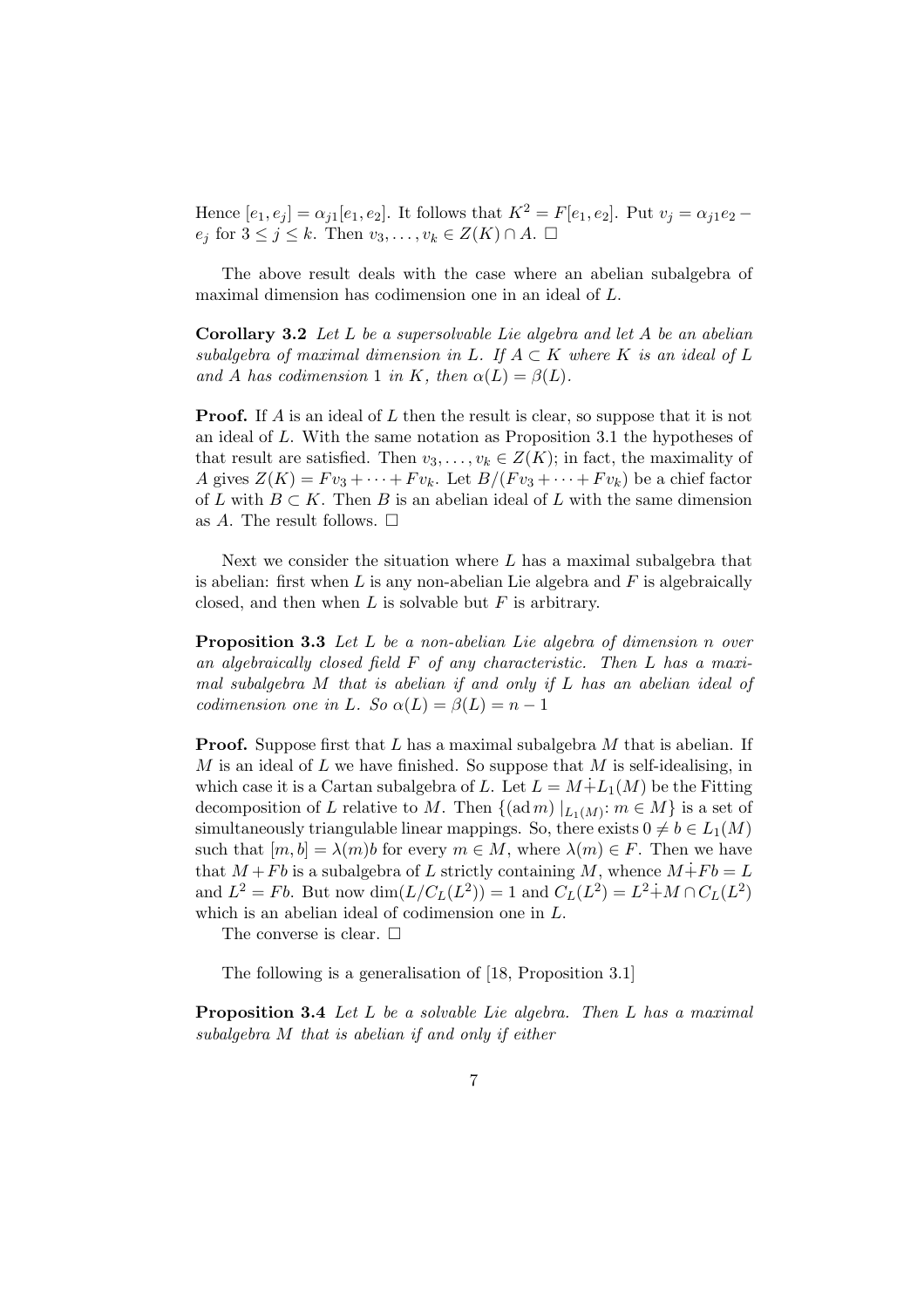- (i) L has an abelian ideal of codimension one in  $L$ ; or
- (ii)  $L^{(2)} = \phi(L) = Z(L)$ ,  $L^2/L^{(2)}$  is a chief factor of L, and L splits over  $L^2$ .

**Proof.** Suppose first that L has a maximal subalgebra M that is abelian. If M is an ideal of L we have case (i). So suppose that M is self-idealising, in which case it is a Cartan subalgebra of L. There is a  $k \geq 1$  such that  $L^{(k)} \nsubseteq M$  but  $L^{(k+1)} \subseteq M$ . Then  $L = M + L^{(k)}$  which implies that  $L^2 \subseteq$  $L^{(k)}$ . It follows that  $L^{(2)} \subseteq M$ . If S is a subalgebra of L denote by  $\overline{S}$ its image under the canonical homomorphism onto  $L/L^{(2)}$ . Then  $\overline{M}$  is a Cartan subalgebra of  $\bar{L}$  and  $\bar{L}$  has a Fitting decomposition  $\bar{L} = \bar{M} + \bar{L}_1$ . Now  $\bar{L}_1 \subseteq \bar{L}^2 = \bar{L}^2$  which is abelian, so  $\bar{L}_1$  is an ideal of  $\bar{L}$ . Moreover, since  $\bar{M}$  is a maximal subalgebra of  $\bar{L}$ ,  $\bar{L}_1$  is a minimal ideal of  $\bar{L}$  and  $\overline{L^2} = \overline{L}_1$ . It follows that  $L^2/L^{(2)}$  is a chief factor of L. Clearly  $\phi(\overline{L}) = 0$ , whence  $\phi(L) \subseteq L^{(2)}$ . Also  $L = M + L^2$ , so letting C be a subspace of M such that  $M = C + (M \cap L^2)$  we see that C is a subalgebra of L and L splits over  $L^2$ . Next  $[M, L^{(2)}] \subseteq M^2 = 0$ , so  $M \subseteq C_L(L^{(2)})$ . Since M is a self-idealising maximal subalgebra of L and  $C_L(L^{(2)})$  is an ideal of L, we have  $C_L(L^{(2)}) = L$ , whence  $L^{(2)} = Z(L)$ . Finally, this means that  $L^2$  is nilpotent, giving  $L^{(2)} = \phi(L^2) \subseteq \phi(L)$ , by [17, Lemma 4.1 and Section 5], whence  $\phi(L) = L^{(2)}$ .

Consider now the converse. If (i) holds the converse is clear. So suppose that (ii) holds. Then  $L = C \dot{+} L^2$  where C is an abelian subalgebra of L. Put  $M = C + L^{(2)}$ , so M is clearly abelian. Let  $M \subseteq T \subseteq L$ . Then  $\overline{M} \subseteq \overline{T} \subseteq \overline{L}$ . But  $\bar{L} = \bar{M} + \bar{L}^2$  and  $\bar{L}^2$  is a minimal abelian ideal of  $\bar{L}$ . So  $\bar{M} \neq \bar{T}$  implies that  $\overline{T} = \overline{L}$ . It follows that M is a maximal subalgebra of L.  $\Box$ 

Next we characterise solvable Lie algebras  $L$  whose biggest abelian subalgebras have codimension two in L.

**Theorem 3.5** Let L be a solvable Lie algebra of dimension n with  $\alpha(L)$  =  $n-2$ , and let A be an abelian subalgebra of dimension  $n-2$ . Then one of the following occurs:

- (i)  $\beta(L) = n 2$ ;
- (ii)  $L = L^2 \dot{+} B$ , where B is an abelian subalgebra of L,  $L^2$  is the threedimensional Heisenberg algebra,  $L^{(2)} = \phi(L) = Z(L)$  and  $L^2/Z(L)$  is a two-dimensional chief factor of L (in which case  $\beta(L) \leq n-3$ );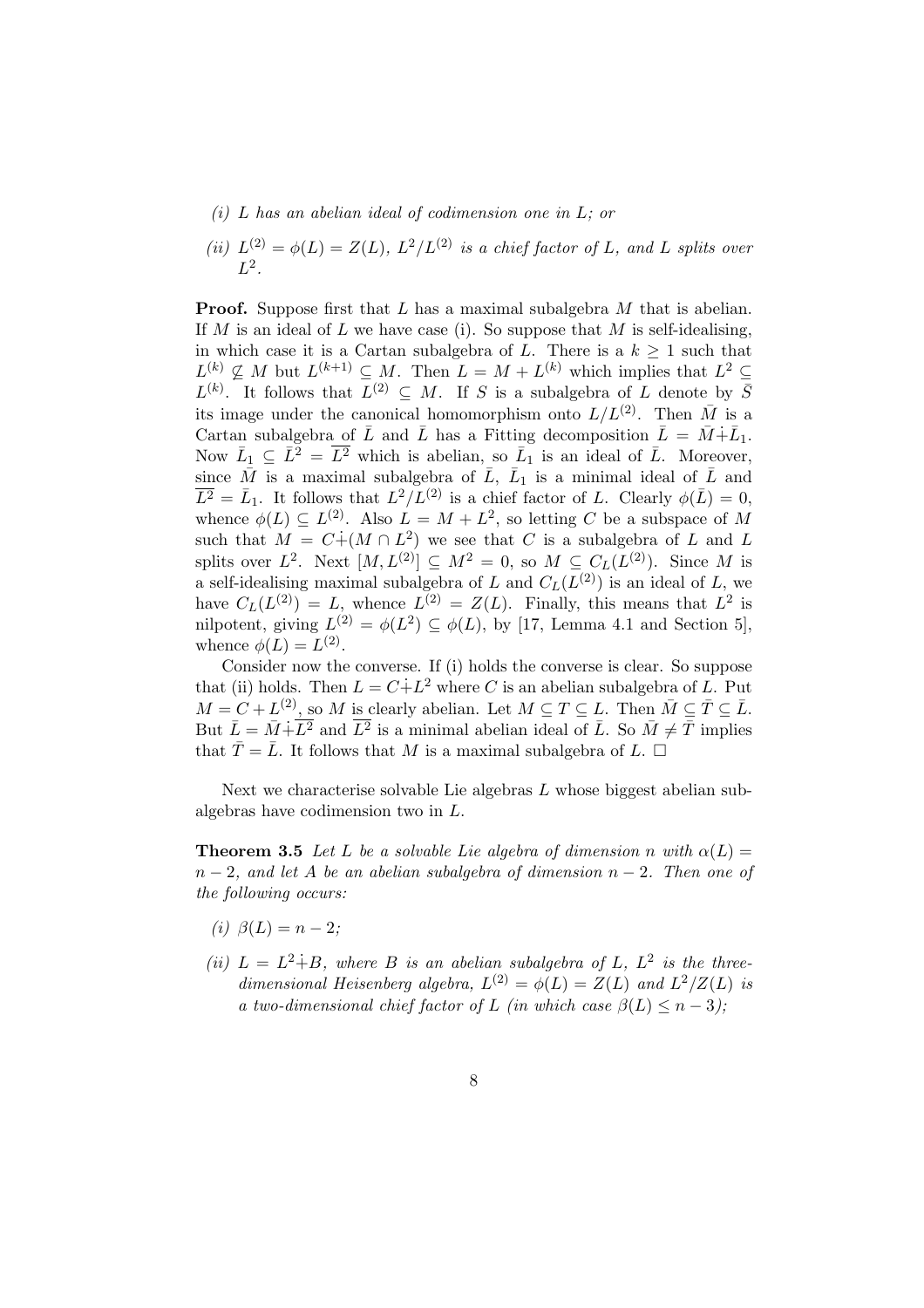$(iii)$  A has codimension one in the nilradical, N, of L, which itself has codimension one in L. Moreover,  $N^2$  is one dimensional,  $Z(N)$  is an abelian ideal of maximal dimension and  $\beta(L) = n - 3$ .

**Proof.** Let A be a maximal abelian subalgebra of L of dimension  $n-2$  and suppose that (i) doesn't hold. Suppose first that  $A$  is a maximal subalgebra of L. Then L is as in Proposition 3.4(ii) and A is a Cartan subalgebra of L. Let  $L = A + L_1$  be the Fitting decomposition of L relative to A. Then  $L_1 \subseteq L^2$  and dim  $L_1 = 2$ . Let  $L_1 = Fx + Fy$ . If  $[x, y] = 0$  then  $L_1$  is an ideal of L and  $L/L_1$  is abelian, so  $L^2 \subseteq L_1 \subseteq L^2$ . This yields that L is metabelian and  $L^2$  is a two dimensional minimal ideal over which L splits. It follows from Proposition 2.1 that  $\beta(L) \geq n-2$ , a contradiction.

If  $[x, y] \neq 0$ , then  $L^2 = F[x, y] + L_1$  and  $F[x, y] \subseteq L^{(2)} = Z(L)$ , so  $F[x, y] = Z(L)$  and we have case (ii). Let C be a maximal abelian ideal of L. Then  $Z(L) \subseteq C$  and  $L^2 \nsubseteq C$ . It follows that  $C \cap L^2 = Z(L)$ . If  $\dim C = n-2$ , then  $\dim(L^2 + C) = \dim L^2 + \dim C - \dim C \cap L^2 = 3 + n - 2 - 1 = n$ , so  $L = L^2 + C$ . But then  $L^2 = Z(L)$ , a contradiction. Hence,  $\beta(L) \leq n - 3$ .

So suppose that A is not a maximal subalgebra of L. Then  $A \subset M \subset L$ , where dim  $M = n - 1$ . Moreover, there is such a subalgebra A of M which is an ideal of  $M$ , by [7, Proposition 3.1]. Suppose first that  $A$  does not act nilpotently on  $L$ . Then the Fitting decomposition of  $L$  relative to  $A$  is  $L = M \dot{+} L_1$ , and  $L_1$  is a one-dimensional ideal of L. Put  $B = A \dot{+} L_1$ , which is an ideal of L. Then  $C_B(L_1)$  has codimension one in B and so is an abelian ideal of codimension two in L. It follows that  $\beta(L) = n-2$ , a contradiction.

Finally, suppose that  $A$  is an ideal of  $M$  and that  $A$  acts nilpotently on L. Then there is a  $k \geq 0$  such that  $L(\text{ad }A)^k \nsubseteq M$  but  $L(\text{ad }A)^{k+1} \subseteq M$ . Let  $x \in L(\text{ad }A)^k \setminus M$ , so  $L = M \dot{+} F x$ . Suppose first that M is not an ideal of L. Then the core of M,  $M_L$  has codimension one in M, by [1, Theorem 3.1. If  $A = M_L$  then we have case (i), so suppose that  $A \neq M_L$ and  $M = A + M_L$ . Then  $[A, x] \subseteq M$  which implies that  $[L, A] \subseteq M$  and  $[L, M] = [L, M<sub>L</sub>] + [L, A] \subseteq M$ ; that is, M is an ideal of L.

Let N be the nilradical of L. If  $N \subseteq A$  then  $A \subseteq C_L(N) \subseteq N$ , so  $N = A$ and we have case (i) again. If  $A \subset N$  then  $N = L$  or we can assume that  $N = M$ . If  $A \nsubseteq N$  and  $N \nsubseteq A$  then either  $A + N = L$ , in which case L is nilpotent, or we can assume that  $A+N = M$ , in which case M is a nilpotent ideal of L and so  $M = N$ . If L is nilpotent, then we have case (i), by [7, Proposition 5.1].

So suppose that  $L = N + Fe_1$ ,  $N = A + Fe_2$  and  $A = Fe_3 + \dots Fe_n$ . If  $A$  is an ideal of  $L$  then we have case (i) again, so suppose further that  $[e_1, e_3] = e_2$  and  $[e_1, e_j] = \sum_{i=2}^n \alpha_{ji} e_i$  for  $j \geq 2$ . Following the proof of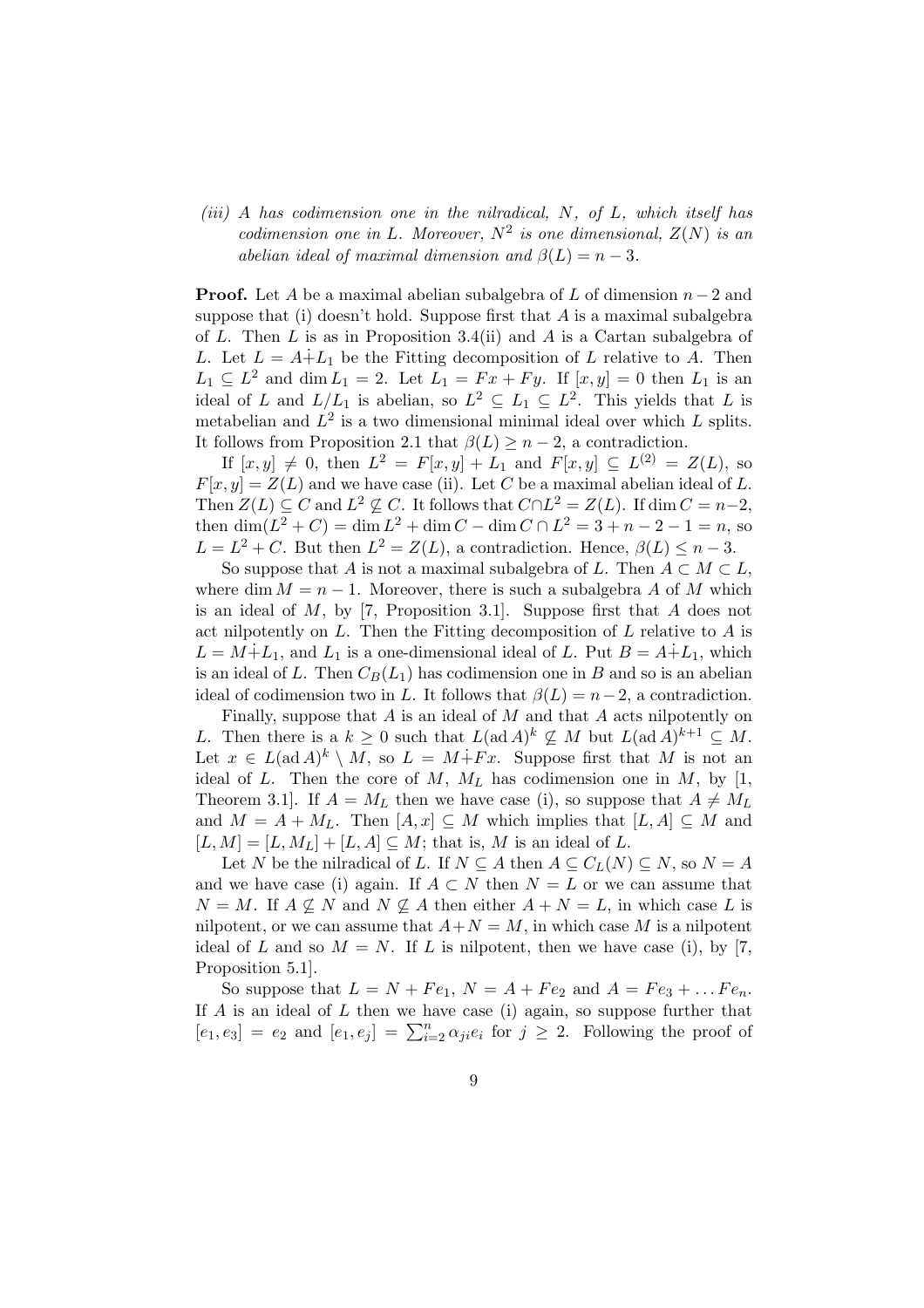Proposition 3.1, we get  $[e_2, e_j] = \alpha_{j2}[e_2, e_3]$  for  $j \ge 3$  and  $N^2 = F[e_2, e_3]$ . Let  $[e_2, e_3] = \sum_{i=2}^n \lambda_i e_i$ . Then  $[[e_2, e_3], e_3] = \lambda_2 [e_2, e_3]$ , and nilpotency of N implies that  $\lambda_2 = 0$ . It follows that  $[e_2, e_3] \in A$ . Similarly,  $[e_2, [e_2, e_3]] =$  $\mu[e_2, e_3]$  (where  $\mu = \lambda_3 + \sum_{j=4}^n \lambda_j \alpha_{j2}$ ), whence  $\mu = 0$ . We thus have that  $N^3 = 0$ . Put  $v_j = \alpha_{j2}e_3 - e_j$  for  $j \ge 3$ . Then  $F v_3 + \ldots + F v_n \subseteq Z(N)$ , which is an abelian ideal of L. This is case (iii).  $\Box$ 

Corollary 3.6 Let L be a supersolvable Lie algebra of dimension n with  $\alpha(L) = n - 2$ . Then  $\beta(L) = n - 2$ .

Proof. We use the same notation as in Theorem 3.5 and show that cases (ii) and (iii) cannot occur. Clearly case (ii) cannot occur, since in that case  $L^2/Z(L)$  is a two-dimensional minimal ideal of  $L/Z(L)$ . So suppose that case (iii) occurs. Then dim  $Z(N) = n - 3$ . Since L is supersolvable, there is an ideal  $B \subset N$  of L with  $\dim(B/Z(N)) = 1$ . But clearly B is abelian, contradicting the maximality of  $Z(N)$ .  $\square$ 

Note that algebras of the type described in Theorem 3.5 (ii) and (iii) do exist over the real field, as the following examples show.

EXAMPLE 3.1 Let L be the four-dimensional Lie algebra over  $\mathbb R$  with basis  $e_1, e_2, e_3, e_4$  and non-zero products

$$
[e_1, e_2] = e_3
$$
,  $[e_1, e_3] = -e_2$ ,  $[e_2, e_3] = e_4$ .

Then this algebra is as described in Theorem 3.5(ii). For  $L^2 = \mathbb{R}e_2 + \mathbb{R}e_3 +$  $\mathbb{R}e_4$  is the three-dimensional Heisenberg algebra,  $L = L^2 \oplus \mathbb{R}e_4$ ,  $L^{(2)} =$  $\mathbb{R}e_4 = Z(L) = \phi(L)$ , and  $L^2/Z(L)$  is a two-dimensional chief factor of L. This algebra has  $\alpha(L) = 2$  and  $\beta(L) = 1$ . We could take  $A = \mathbb{R}e_1 + \mathbb{R}e_4$ , for example, but  $\mathbb{R}e_4$  is the unique maximal abelian ideal of L.

EXAMPLE 3.2 Let L be the four-dimensional Lie algebra over  $\mathbb R$  with basis  $e_1, e_2, e_3, e_4$  and non-zero products

 $[e_1, e_2] = e_2 - e_3$ ,  $[e_1, e_4] = 2e_4$ ,  $[e_1, e_3] = e_2 + e_3$ ,  $[e_2, e_3] = e_4$ .

Then this algebra is as described in Theorem 3.5(iii). For we could take  $A = \mathbb{R}e_3 + \mathbb{R}e_4$ ,  $N = \mathbb{R}e_2 + A$ , so  $N^2 = \mathbb{R}e_4$ ,  $Z(N) = \mathbb{R}e_4$ . We have  $\alpha(L) = 2$  and  $\beta(L) = 1$ .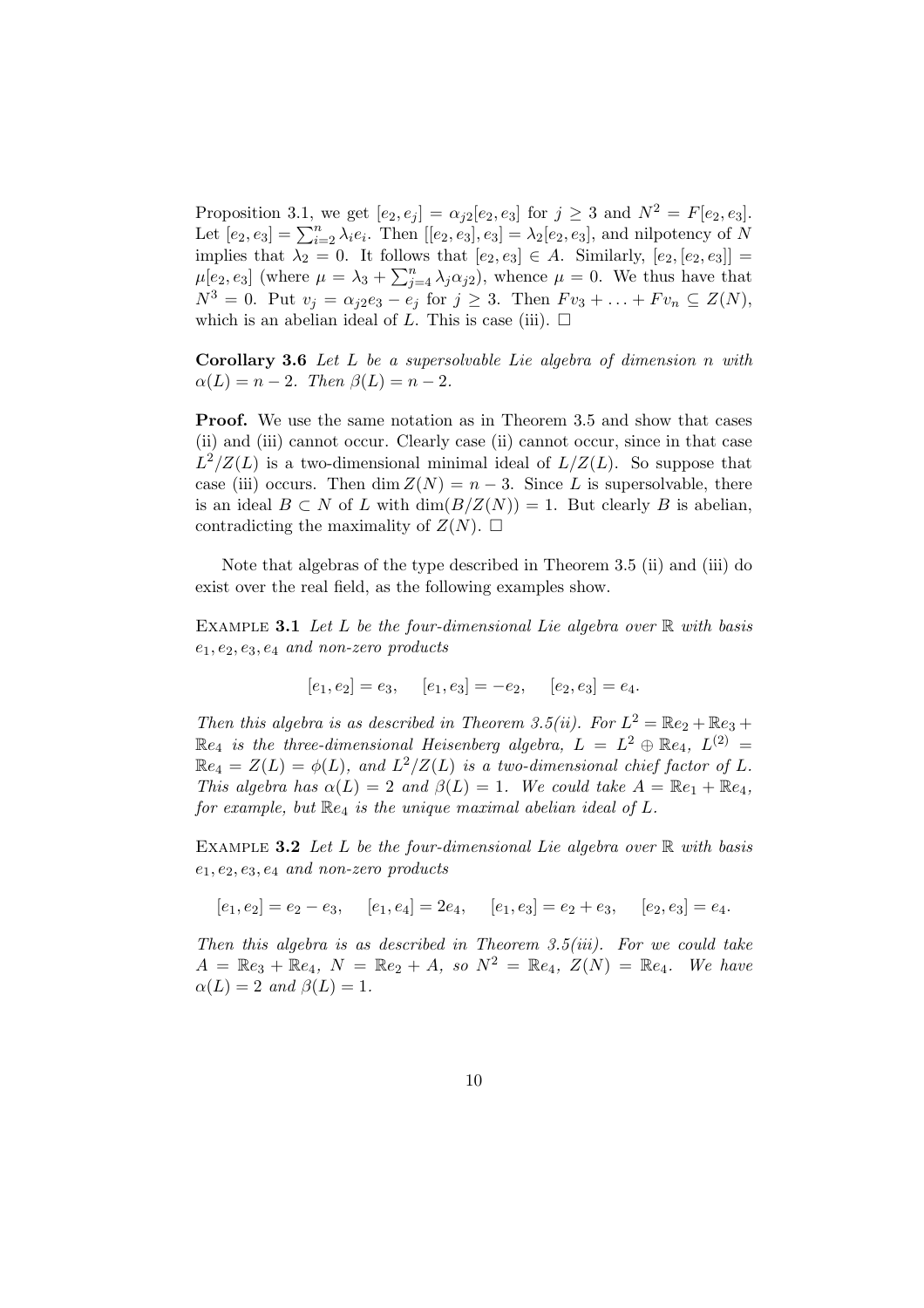### 4 Nilpotent Lie algebras with  $\alpha(L) = n - 3$

When L is nilpotent of dimension n and  $\alpha(L) = n-3$  we obtain that  $\alpha(L) = \beta(L)$ , but only when F has characteristic different from two.

**Theorem 4.1** Let L be a nilpotent Lie algebra of dimension n with  $\alpha(L)$  =  $n-3$ . Then  $\beta(L) = n-3$ .

**Proof.** Let A be an abelian subalgebra of L with dim  $A = n - 3$ , let N be a maximal subalgebra containing A and suppose that A is not an ideal of L. Then  $N$  is an ideal of  $L$ , and  $A$  is a maximal abelian subalgebra of  $N$  of codimension 2 in N. By [7, Proposition 7] we can assume that  $A$  is an ideal of N. Let  $e_4, \ldots, e_n$  be any basis for A and  $L = Fe_1 + N$ . We may suppose that  $e_3 = [e_1, e_4] \notin A$ ; set  $M = Fe_3 + A$ . If  $[e_1, M] \subseteq M$ , then M is an ideal of  $L$ , and the result follows from Corollary 3.2. Hence there exists  $k$  such that  $e_2 = [e_1, e_k] \notin M$  where  $3 \le k \le n$  and  $k \ne 4$ . Clearly,  $N = Fe_2 + M$ . Let  $[e_1, e_j] = \sum_{i=2}^{n} \alpha_{ji} e_i$  for  $2 \le j \le n$ . Then,

$$
[e_3, e_j] = [[e_1, e_4], e_j] = -[[e_4, e_j], e_1] - [[e_j, e_1], e_4]
$$
\n(1)

$$
= \alpha_{j2}[e_2, e_4] + \alpha_{j3}[e_3, e_4] \text{ for } j \ge 4. \tag{2}
$$

Put  $u_j = e_j - \alpha_{j3}e_4$  for  $j \geq 5$ . Then  $[e_3, u_j] = \alpha_{j2}[e_2, e_4]$  for  $j \geq 5$ . Therefore, we can choose the elements  $e_5, \ldots, e_n$  in our basis so that

$$
[e_3, e_j] = \alpha_{j2}[e_2, e_4]
$$
 and  $\alpha_{j3} = 0$  for  $j \ge 5$ . (3)

**Case 1** Suppose that  $\alpha_{j2} = 0$  for all  $j \geq 4$ . So  $[e_3, e_j] = 0$  for  $j \geq 5$ ,  $[L, A] \subseteq M$  and we can put  $e_2 = [e_1, e_3]$ . We have

$$
[e_2, e_j] = [[e_1, e_3], e_j] = -[[e_3, e_j], e_1] - [[e_j, e_1], e_3]
$$
(4)

$$
= \alpha_{j4}[e_4, e_3] \text{ for } j \ge 5. \tag{5}
$$

If  $\alpha_{i4} = 0$  for all  $j \geq 5$ , then dim  $Z(N) \geq n-4$ , and if we choose  $B/Z(N)$ to be a chief factor of L with  $B \subset N$ , B is an abelian ideal of L with  $\dim B \geq n-3$ .

So suppose that  $\alpha_{54} \neq 0$ , say. Put  $v_j = \alpha_{54}e_j - \alpha_{j4}e_5$  for  $j \geq 6$ . Then  $[e_2, v_j] = 0$  for  $j \ge 6$  and  $\dim Z(N) \ge n-5$ . So, we can choose the terms  $e_6, \ldots, e_n$  in the initial basis such that they belong to  $Z(N)$ . Let us note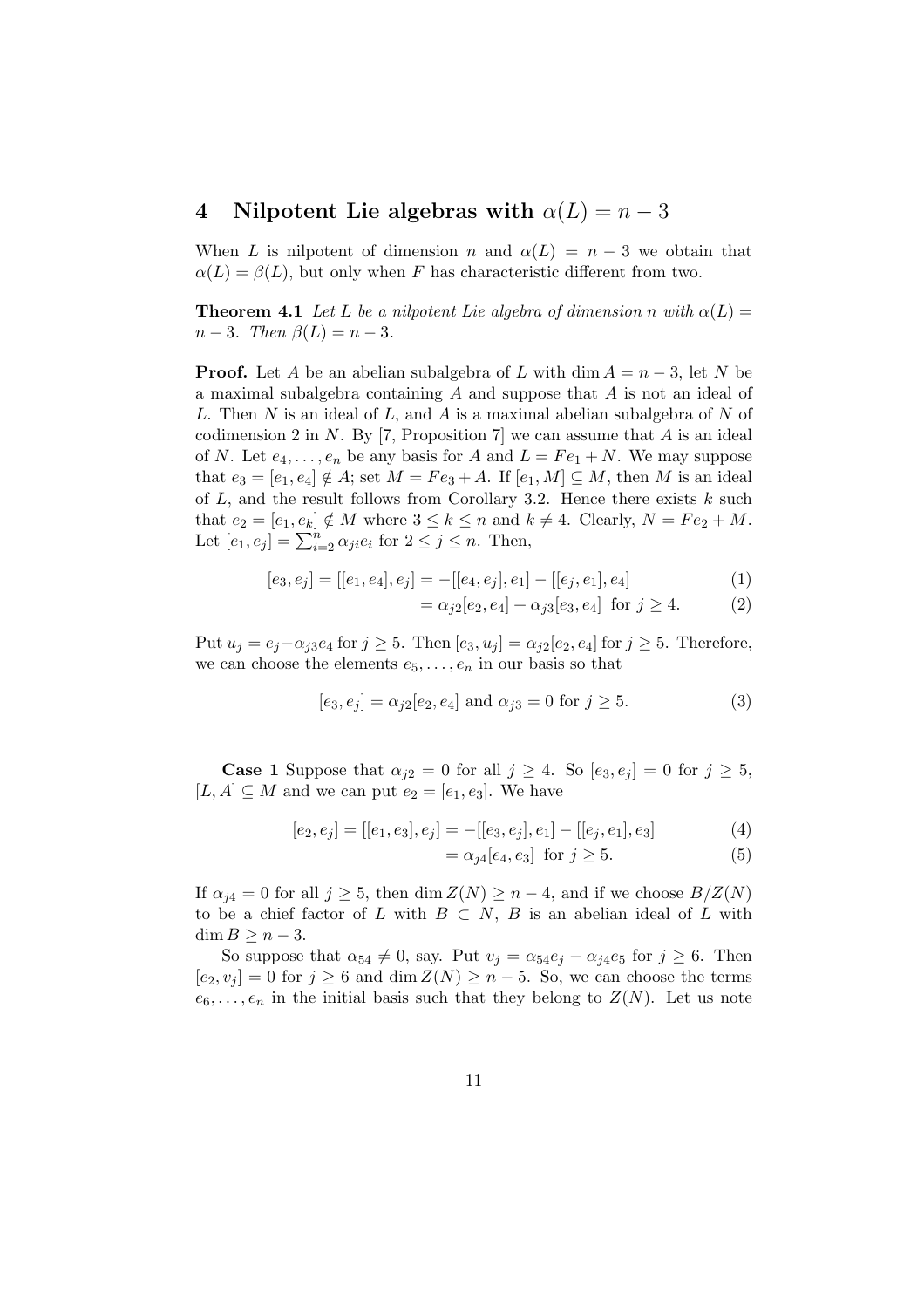that  $N^2$  is spanned by  $[e_2, e_3]$ ,  $[e_2, e_4]$  and  $[e_3, e_4]$ . Now

$$
[e_1, [e_2, e_5]] = -[e_2, [e_5, e_1]] - [e_5, [e_1, e_2]]
$$
  
\n
$$
= \alpha_{54}[e_2, e_4] + \alpha_{55}[e_2, e_5] + \alpha_{22}[e_2, e_5],
$$
 and  
\n
$$
[e_1, [e_4, e_3]] = -[e_4, [e_3, e_1]] - [e_3, [e_1, e_4]]
$$
  
\n
$$
= [e_4, e_2].
$$

It follows from (5) that

$$
2\alpha_{54}[e_2,e_4]=(\alpha_{55}+\alpha_{22})\alpha_{54}[e_3,e_4],
$$

so dim  $N^2 \leq 2$ . Let  $B/Z(N)$  be a chief factor of L with  $B \subset N$ . Then B is an abelian ideal of L of dimension at least  $n-4$ . Suppose that dim  $B = n-4$ and that this is a maximal abelian ideal of L. Then  $C<sub>L</sub>(B) = B$ . Put  $B =$  $Z(N) + Fb$ . Now  $[e_3, b]$ ,  $[e_4, b]$ ,  $[e_5, b] \in N^2$ . Since  $\dim N^2 \le 2$  these elements are linearly dependent. Hence we have  $\beta_3[e_3, b] + \beta_4[e_4, b] + \beta_5[e_5, b] = 0$  for some  $\beta_3, \beta_4, \beta_5 \in F$ , not all zero. It follows that  $\beta_3e_3+\beta_4e_4+\beta_5e_5 \in C_L(B)$ B, whence  $B = F(\beta_3e_3 + \beta_4e_4 + \beta_5e_5) + Z(N)$ . Now  $e_5 \in C_L(B) = B$ , so  $B = Z(N) + Fe_5$ . But then  $e_4 \in C_L(B) \setminus B$ , a contradiction. It follows that there is an abelian ideal of dimension  $n-3$ .

**Case 2** Suppose that  $\alpha_{52} \neq 0$ , say, so  $[e_1, e_5] \notin M$ . Put  $e_2 = [e_1, e_5]$ , so that  $\alpha_{52} = 1$ ,  $\alpha_{5j} = 0$  for  $j \neq 2$ ; put also  $v_j = e_j - \alpha_{j2}e_5$  for  $j \geq 6$ . Then  $[e_3, v_j] = 0$  for  $j \geq 6$ . We also have

$$
[e_1, v_j] = [e_1, e_j] - \alpha_{j2}[e_1, e_5]
$$
  
\n
$$
\in A \text{ for } j \ge 6, \qquad \text{using (3)}
$$

so  $[e_2, v_j] = [[e_1, e_5], v_j] = -[[e_5, v_j], e_1] - [[v_j, e_1], e_5] = 0$  for  $j \ge 6$ . So again  $\dim Z(N) \geq n-5$ , we can choose  $e_6, \ldots, e_n$  in our original basis to belong to  $Z(N)$ , and  $N^2$  is spanned by  $[e_2, e_3]$ ,  $[e_2, e_4]$ ,  $[e_2, e_5]$  and  $[e_3, e_4]$ . Now

$$
[e_1, [e_2, e_4]] = -[e_2, [e_4, e_1]] - [e_4, [e_1, e_2]]
$$
  
= 
$$
[e_2, e_3] + \alpha_{22}[e_2, e_4] + \alpha_{23}[e_3, e_4],
$$
 (6)

and

$$
[e_1, [e_3, e_5]] = -[e_3, [e_5, e_1]] - [e_5, [e_1, e_3]]
$$
  
= 
$$
[e_3, e_2] + \alpha_{32}[e_2, e_5] + \alpha_{33}[e_3, e_5].
$$
 (7)

Since  $[e_3, e_5] = [e_2, e_4]$  this yields

$$
2[e_2, e_3] = (\alpha_{33} - \alpha_{22})[e_2, e_4] - \alpha_{23}[e_3, e_4] + \alpha_{32}[e_2, e_5],
$$
 (8)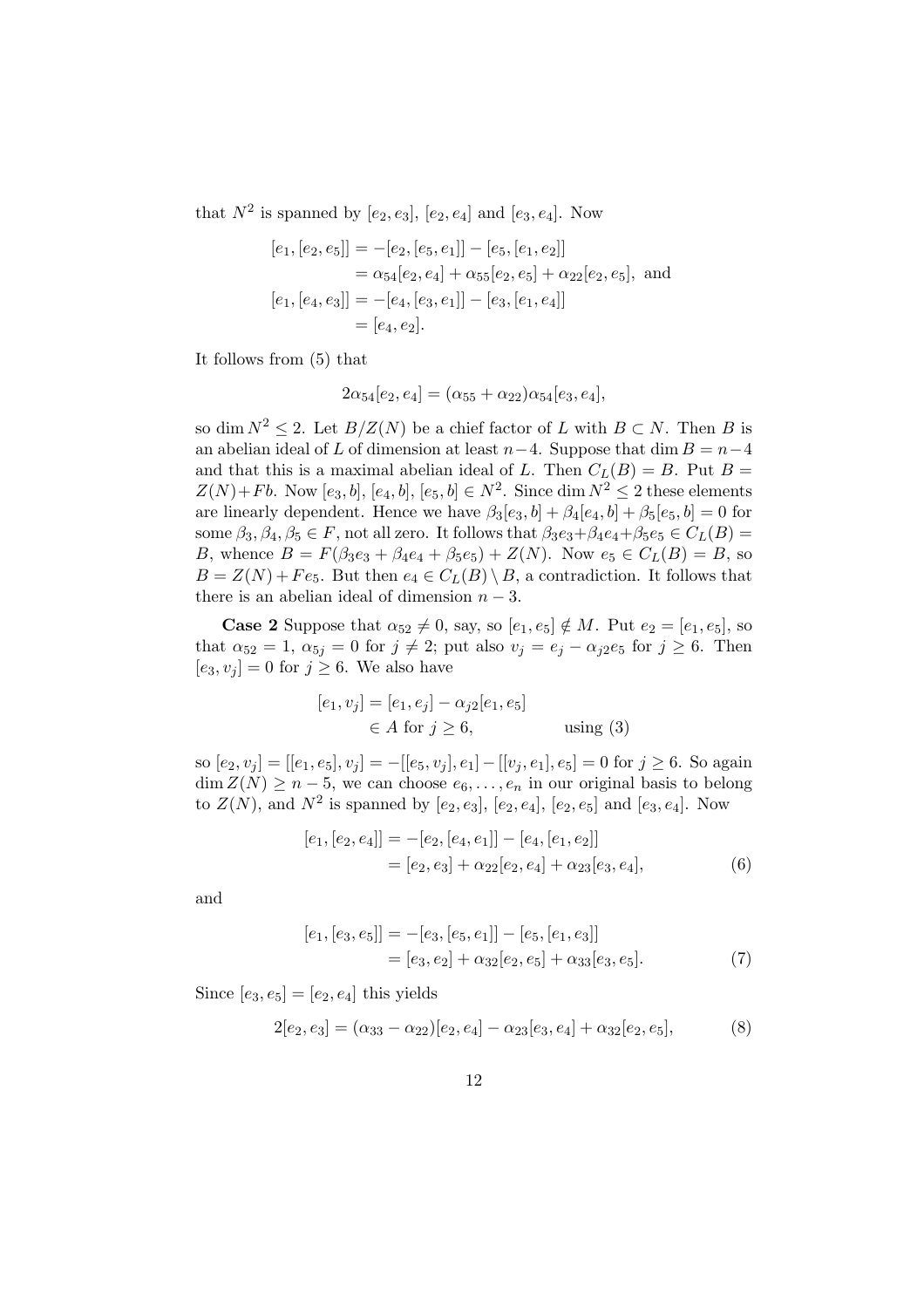so  $N^2$  is spanned by  $[e_2, e_4]$ ,  $[e_2, e_5]$  and  $[e_3, e_4]$ .

We have  $N^2 \subseteq A$ , since dim  $N/A = 2$ . Suppose first that  $N^2 \nsubseteq Z(N)$ . Then choose  $B \subseteq N^2 + Z(N)$  such that  $B/Z(N)$  is a chief factor of L. Then  $B \subset A$  and  $A \subseteq C_L(B) \setminus B$ . It follows that L has an abelian ideal of dimension  $n-3$ .

So consider now the case where  $N^3 = 0$ . We have dim  $L/(L^2 + Z(N)) \le$ 3 since  $e_2, e_3 \in L^2$ . Suppose first that  $\dim L/(L^2 + Z(N)) = 3$ , so that  $L^2 + Z(N) = Fe_2 + Fe_3 + Z(N) = D$ , say. This is an ideal of L, so  $\alpha_{24} = \alpha_{25} = \alpha_{34} = \alpha_{35} = 0$ . Now

$$
[e_1, [e_2, e_3]] = -[e_2, [e_3, e_1]] - [e_3, [e_1, e_2]]
$$
  

$$
= \alpha_{33}[e_2, e_3] + \alpha_{22}[e_2, e_3]
$$
  

$$
= (\alpha_{33} + \alpha_{22})[e_2, e_3].
$$
 (9)

Since L is nilpotent we must have  $\alpha_{33} = -\alpha_{22}$ . Now

$$
\dim([L, D] + Z(N))/Z(N) \le 1,
$$

so  $[e_1, e_3] + Z(N) = \lambda[e_1, e_2] + Z(N)$  for some  $\lambda \in F$ . It follows that  $\alpha_{32} = \lambda \alpha_{22}, -\alpha_{22} = \alpha_{33} = \lambda \alpha_{23}$  and  $B = F(e_3 - \lambda e_2) + Z(N)$  is an abelian ideal of L. Suppose first that  $\lambda \neq 0$ . Then

$$
[e_3 - \lambda e_2, \lambda e_2 + e_3 - \lambda \alpha_{23} e_4 - \alpha_{32} e_5]
$$
  
=  $-2\lambda[e_2, e_3] + (\lambda^2 \alpha_{23} - \alpha_{32})[e_2, e_4] - \lambda \alpha_{23}[e_3, e_4] + \lambda \alpha_{32}[e_2, e_5]$   
=  $\lambda(-2[e_2, e_3] + (\alpha_{33} - \alpha_{22})[e_2, e_4] - \alpha_{23}[e_3, e_4] + \alpha_{32}[e_2, e_5])$   
= 0,

using (8). It follows that  $C_L(B) \neq B$ , so B is not a maximal abelian ideal of L and the result holds.

If  $\lambda = 0$  then  $\alpha_{32} = \alpha_{33} = \alpha_{22} = 0$  and (8) becomes  $2[e_2, e_3] =$  $-\alpha_{23}[e_3, e_4]$ . But this implies that  $[2e_2 - \alpha_{23}e_4, e_3] = 0$ , and  $C_L(B) \neq B$ again.

So suppose now that  $\dim L/(L^2 + Z(N)) = 2$ . Then there is an  $n_1 \in N$ such that  $L = Fe_1 + Fn_1 + Fn_2 + Fn_3 + Fn_4 + Z(N)$  where  $n_2 = [e_1, n_1],$  $n_3 = [e_1, n_2], n_4 = [e_1, n_3], [e_1, n_4] \in Z(N)$ . Now

$$
[e_1, [n_1, n_2]] = -[n_1, [n_2, e_1]] - [n_2, [e_1, n_1]] = [n_1, n_3]
$$
  
\n
$$
[e_1, [n_1, n_3]] = -[n_1, [n_3, e_1]] - [n_3, [e_1, n_1]] = [n_1, n_4] + [n_2, n_3]
$$
  
\n
$$
[e_1, [n_1, n_4]] = -[n_1, [n_4, e_1]] - [n_4, [e_1, n_1]] = [n_2, n_4]
$$
  
\n
$$
[e_1, [n_2, n_4]] = -[n_2, [n_4, e_1]] - [n_4, [e_1, n_2]] = [n_3, n_4]
$$
  
\n
$$
[e_1, [n_2, n_3]] = -[n_2, [n_3, e_1]] - [n_3, [e_1, n_2]] = [n_2, n_4].
$$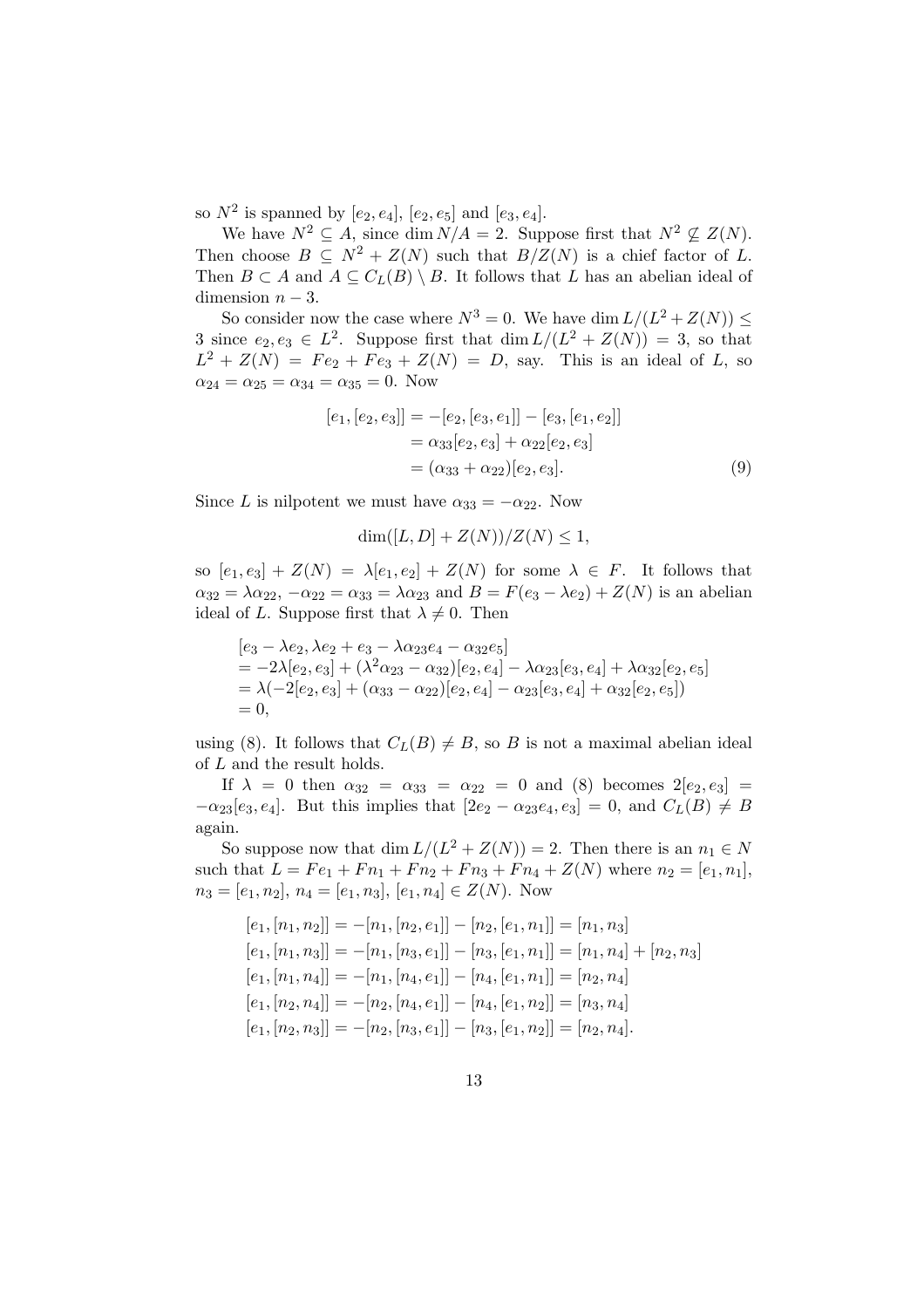Since dim  $N^2 < 3$  we have

$$
0 = [e_1, [e_1, [e_1, [n_1, n_2]]]] = 2[n_2, n_4].
$$

Clearly  $B = Fn_4+Z(N)$  is an abelian ideal, and  $n_2 \in C_L(B) \setminus B$ , which completes the proof.  $\square$ 

The restriction on the characteristic in the above result is necessary, as the following example shows.

EXAMPLE 4.1 Let L be the nine-dimensional Lie algebra, over any field  $F$ of characteristic two, with basis  $e_1, e_2, e_3, e_4, e_5, e_6, e_7, e_8, e_9$  and non-zero products

 $[e_1, e_2] = e_6, \quad [e_1, e_3] = e_2, \quad [e_1, e_4] = e_3, \quad [e_1, e_5] = e_4, \quad [e_1, e_8] = e_7,$  $[e_1, e_9] = e_8, \quad [e_2, e_3] = e_7, \quad [e_2, e_4] = e_8, \quad [e_2, e_5] = e_9, \quad [e_3, e_4] = e_9.$ This is a nilpotent Lie algebra whose abelian subalgebras of maximal dimension are

$$
F(e_3 + \lambda e_4) + Fe_5 + Fe_6 + Fe_7 + Fe_8 + Fe_9 \quad and
$$
  

$$
F(\lambda e_3 + e_4) + Fe_5 + Fe_6 + Fe_7 + Fe_8 + Fe_9 \quad (\lambda \in F),
$$

so  $\alpha(L) = 6$ . However, none of these are ideals of L; in fact the abelian ideal of maximal dimension is

$$
Fe2 + Fe6 + Fe7 + Fe8 + Fe9,
$$

so  $\beta(L) = 5$ .

Note that the above example is valid over an algebraically closed field of characteristic two, and so shows that [7, Proposition 2.5] does not hold over such fields, even when L is nilpotent.

The results above prompt the following questions.

- 1. Does Theorem 4.1 hold for supersolvable Lie algebras L?
- 2. Let L be a supersolvable/nilpotent Lie algebra with  $\alpha(L) = n k$ containing an abelian subalgebra A of maximal dimension, and let N be a maximal subalgebra containing A that is an ideal of L.
	- (i) Is it true that dim  $Z(N) \geq n 2k + 1$ ?
	- (ii) Is it true that dim  $N^2 \leq k-1$ ?
	- (iii) If they are true, do 1 and 2 imply that  $\beta(L) = n k$ ?

However, we have seen that restrictions on the underlying field are necessary for any of these to be true.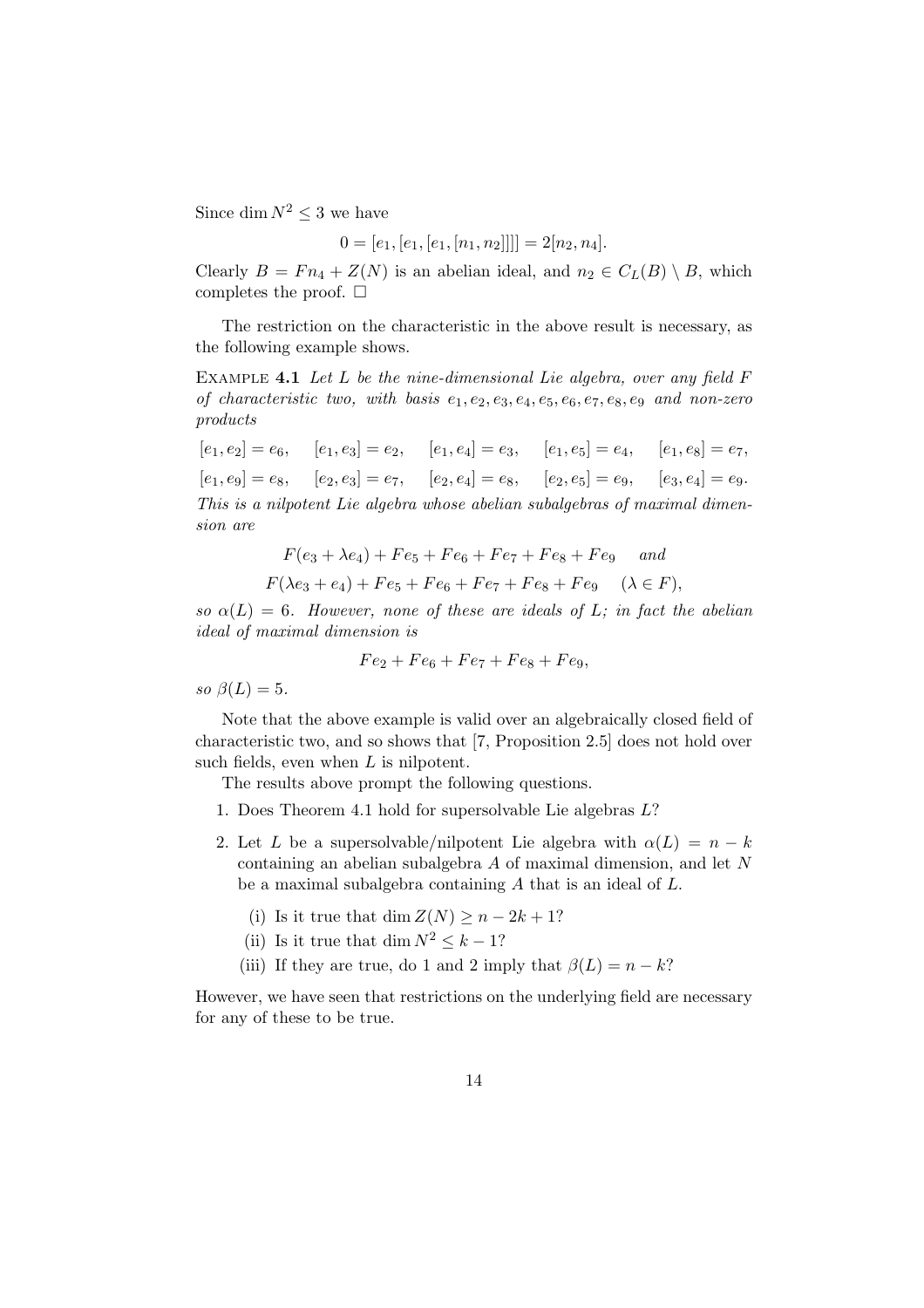#### References

- [1] R. K. Amayo, 'Quasi-ideals of Lie algebras II', Proc. London Math. Soc. (3) 33 (1979), 37–64.
- [2] L. Auslander and J. Brezin, 'Almost Algebraic Lie Algebras', J. Algebra 8 (1968), 295–313.
- [3] D.W. Barnes and M.L. Newell, 'Some theorems on saturated homomorphs of soluble Lie algebras', Math. Zeit. 115 (1970), 179–187.
- [4] N. BOURBAKI, 'Elements of Mathematics, Lie Groups and Lie Algebras', Chapters 1-3, Springer (1989).
- [5] K. Bowman, D. A. Towers and V. R. Varea, 'Two Generator Subalgebras Of Lie Algebras' Linear Multilinear Algebra 55(5) (2007), 429–438.
- [6] D. BURDE, C. STEINHOFF, 'Classification of orbit closures of 4– dimensional complex Lie algebras', J. Algebra 214(2) (1999), 729–739.
- [7] D. BURDE AND M. CEBALLOS, 'Abelian ideals of maximal dimension for solvable Lie algebras', ArXiv: 0911.2995v1 [math.RA] (2009).
- [8] V. V. GORBATSEVICH, 'On the level of some solvable Lie algebras', Siberian Math. J. 39 (5) (1998), 872–883.
- [9] F. Grunewald, J. O'Halloran, 'Varieties of nilpotent Lie algebras of dimension less than six', J. Algebra 112 (2) (1988), 315–325.
- [10] N. JACOBSON, 'Schur's Theorems on Commutative Matrices', Bull. Amer. Math. Soc. 50 (1944), 431–436.
- [11] N. JACOBSON, 'Lie algebras', New York: Dover Publ. (1979).
- [12] A. Malcev, 'Commutative subalgebras of semi-simple Lie algebras', Amer. Math. Soc. Transl. 1951(40) (1951), 15 pp.
- [13] M. Nesterenko, R. Popovych, 'Contractions of low-dimensional Lie algebras', J. Math. Phys. 47 (12) (2006), 123515, 45 pp.
- [14] I. Schur, 'Zur Theorie vertauschbarer Matrizen', J. Reine. Angew. Math, 130 (1905), 66–76.